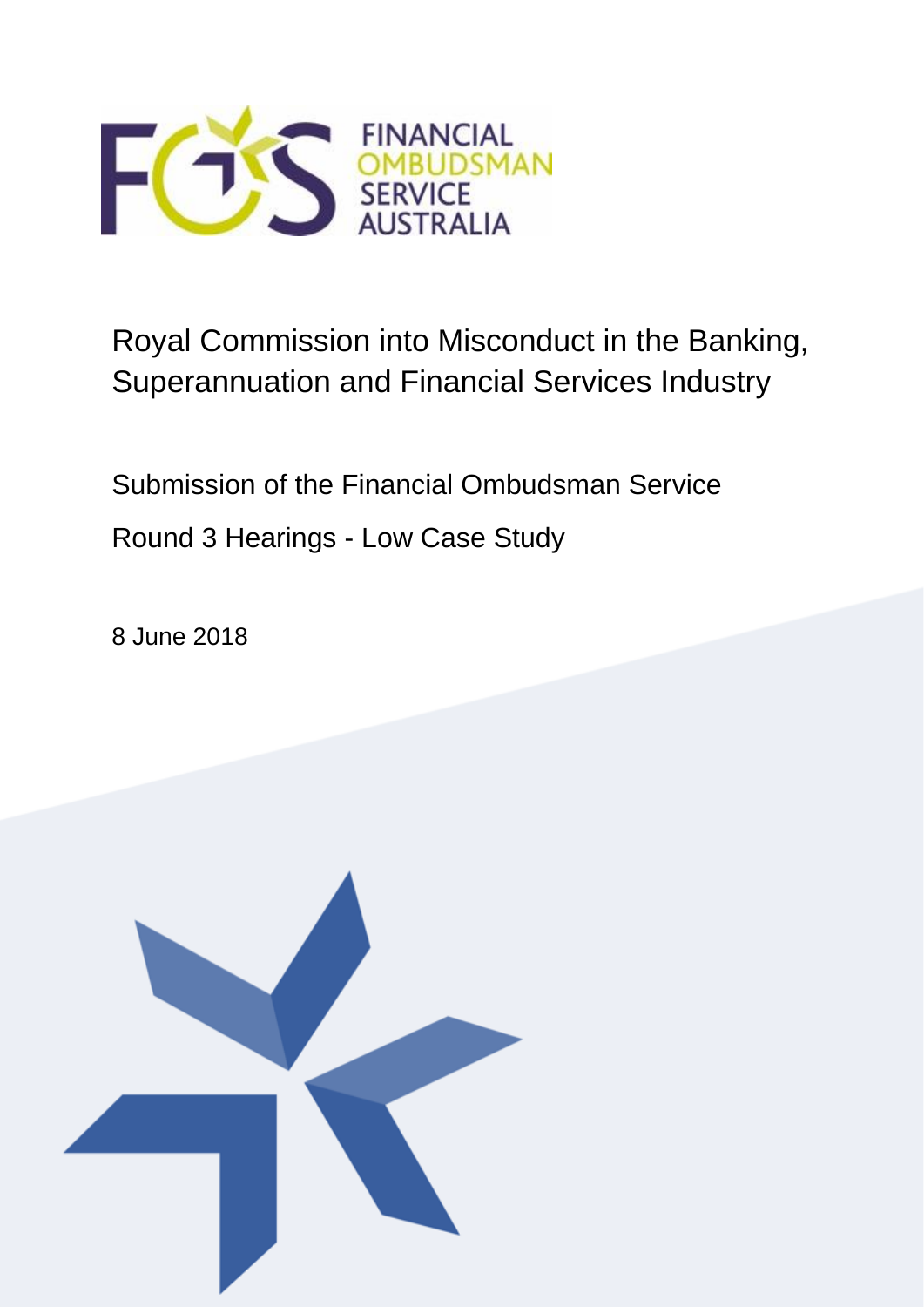## **Contents**

| <b>Executive Summary</b>                        | 3               |
|-------------------------------------------------|-----------------|
| Redress in the Low Dispute                      | 5               |
| General information about FOS                   | 6               |
| Small business irresponsible lending complaints | 8               |
| The Low Complaint                               | 10              |
| Terms of repayment                              | 12 <sup>2</sup> |
| Order of repayment                              | 14              |
| Guidance by FOS as to repayment                 | 15              |
| <i>Improving processes</i>                      | 17              |
| Conclusions                                     | 18              |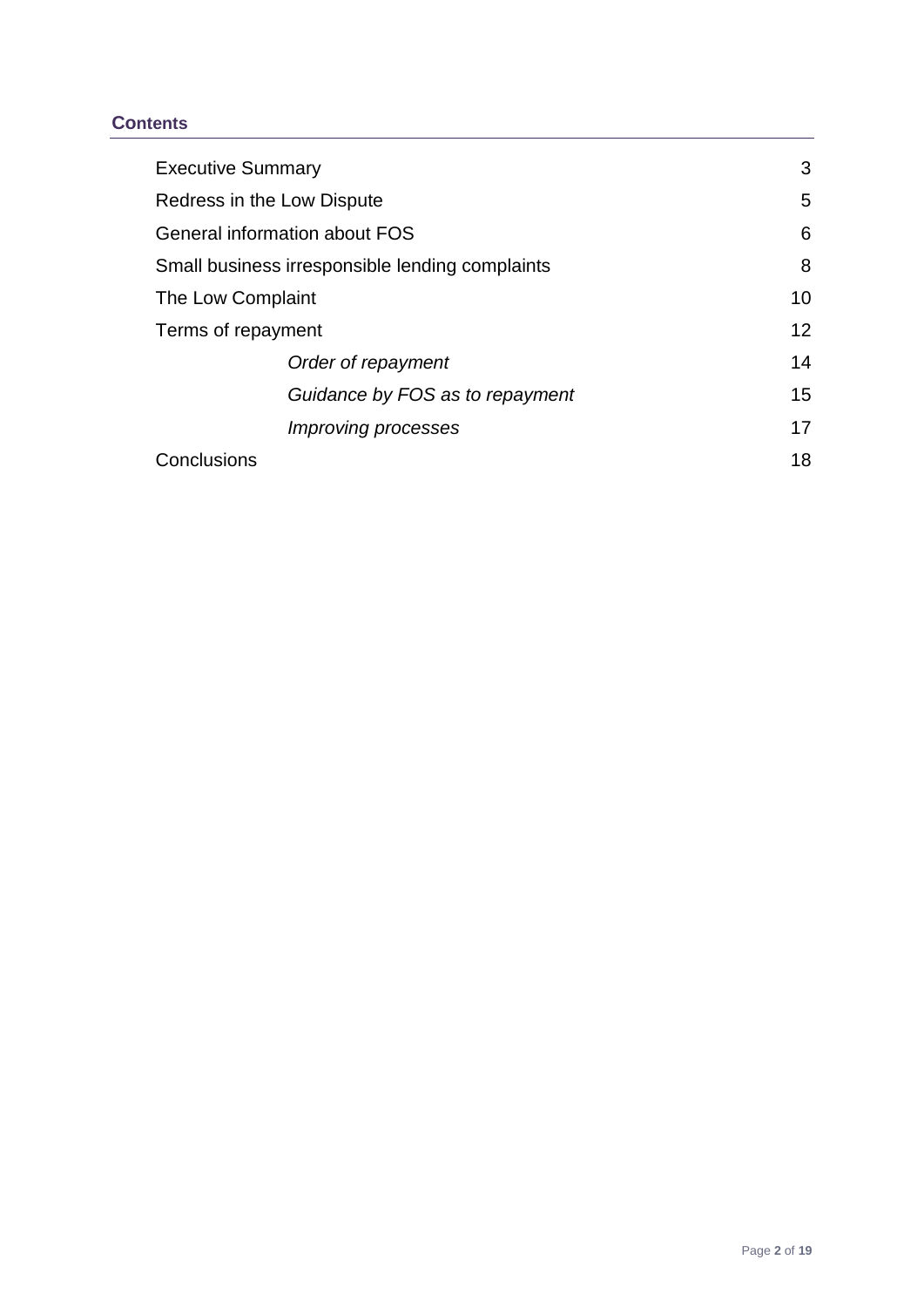# <span id="page-2-0"></span>**Executive Summary**

1. These submissions form the response of the Financial Ombudsman Service (**FOS**) to the following specific and general questions posed in respect of the Low case study as considered by the Commission.

## *Question 1*

*Does the evidence support findings that FOS did not function as an effective mechanism for redress in this case, and that neither the recommendation nor the determination made clear that Jennifer Low could repay the debt under the loan in accordance with her obligations under the loan contract and in priority to the other loans. Further, FOS then told the parties what it considered to be a reasonable period for repayment of the loan, despite Mrs*  Low's offer to make repayments at the same rate or a higher rate than the *existing repayment schedule.*

## *Question 2*

*If a business loan is determined to have been affected by maladministration<sup>1</sup> , should the financial services provider be permitted to require the loan to be repaid within a timeframe shorter than the remaining term of the loan in circumstances where the borrower is willing and able to meet the repayment schedule under the loan?* 

## *Question 3*

<u>.</u>

*Could FOS improve its processes for dealing with loans that are determined to have been affected by maladministration and, if so, how? Should the incoming body, AFCA, adopt a different process?*

- 2. In summary, for the reasons outlined in these submissions, FOS's responses to the above questions are as follows:
	- (a) The evidence before the Commission does not support findings that FOS did not function as an effective mechanism for redress in Mrs Low's case (the **Low Complaint**).

 $1$  Counsel Assisting has referred to "maladministration" in lending. Where a financial services provider does not meet its lending obligations whether for regulated credit or lending to small business, FOS uses the general term "irresponsible lending" – this submission accordingly uses that language. This is not to suggest that responsible lending obligations are the same for regulated credit and lending to small business.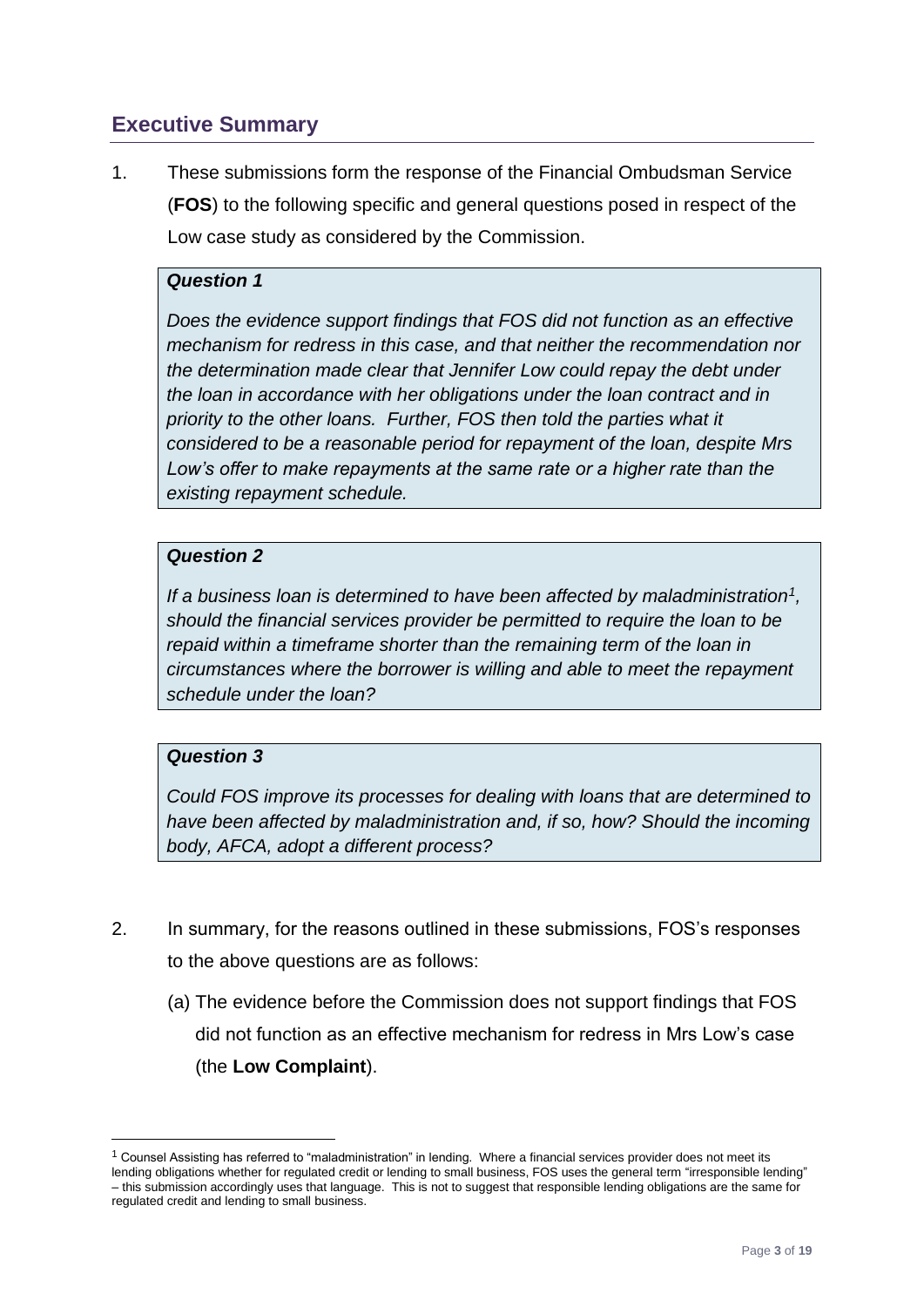- (b) The effect of FOS's determination in the case was the immediate reduction of Mrs Low's liability to Suncorp of more than \$40,000, and the relief from accrual of any further interest with respect to that loan. This redress represents an appropriate, fair and effective remedy provided to Mrs Low to compensate her for the irresponsible lending by Suncorp.
- (c) The remedy addressed the dispute that was put to FOS by the parties and it was obtained promptly, efficiently and fairly and at no cost to Mrs Low.
- (d) Once there is a determination that a loan has been affected by irresponsible lending, FOS considers it appropriate for the parties to attempt to reach agreement in the first instance as how best to proceed with FOS usually referring the customer to a legal adviser or consumer advocate to assist with the process (as happened in Mrs Low's case). FOS does not consider that it would be appropriate for FOS to guide the negotiation process given that:
	- i. it is not readily apparent at that stage whether there will be a dispute between the parties with respect to arrangements for repayment of the outstanding loans, or whether a hardship claim might exist; and
	- ii. a consumer advocate or other adviser is the appropriate person to advocate for a consumer or small business seeking to negotiate a repayment arrangement.
- (e) Accordingly, FOS should be found to have provided Mrs Low with effective redress.
- (f) In any event, given that the factual scenario that transpired in Mrs Low's case was extremely unusual compared to our usual dispute experience, there are considerable limitations in relying on this case study alone to draw any conclusions regarding the effectiveness of FOS more generally.
- (g) FOS accepts that, with the benefit of hindsight, informal guidance provided to Mrs Low and Suncorp in relation to the reasonable period for repayment of the loan was not correct. However as discussed further below this needs to be viewed in the context that the factual scenario was unusual.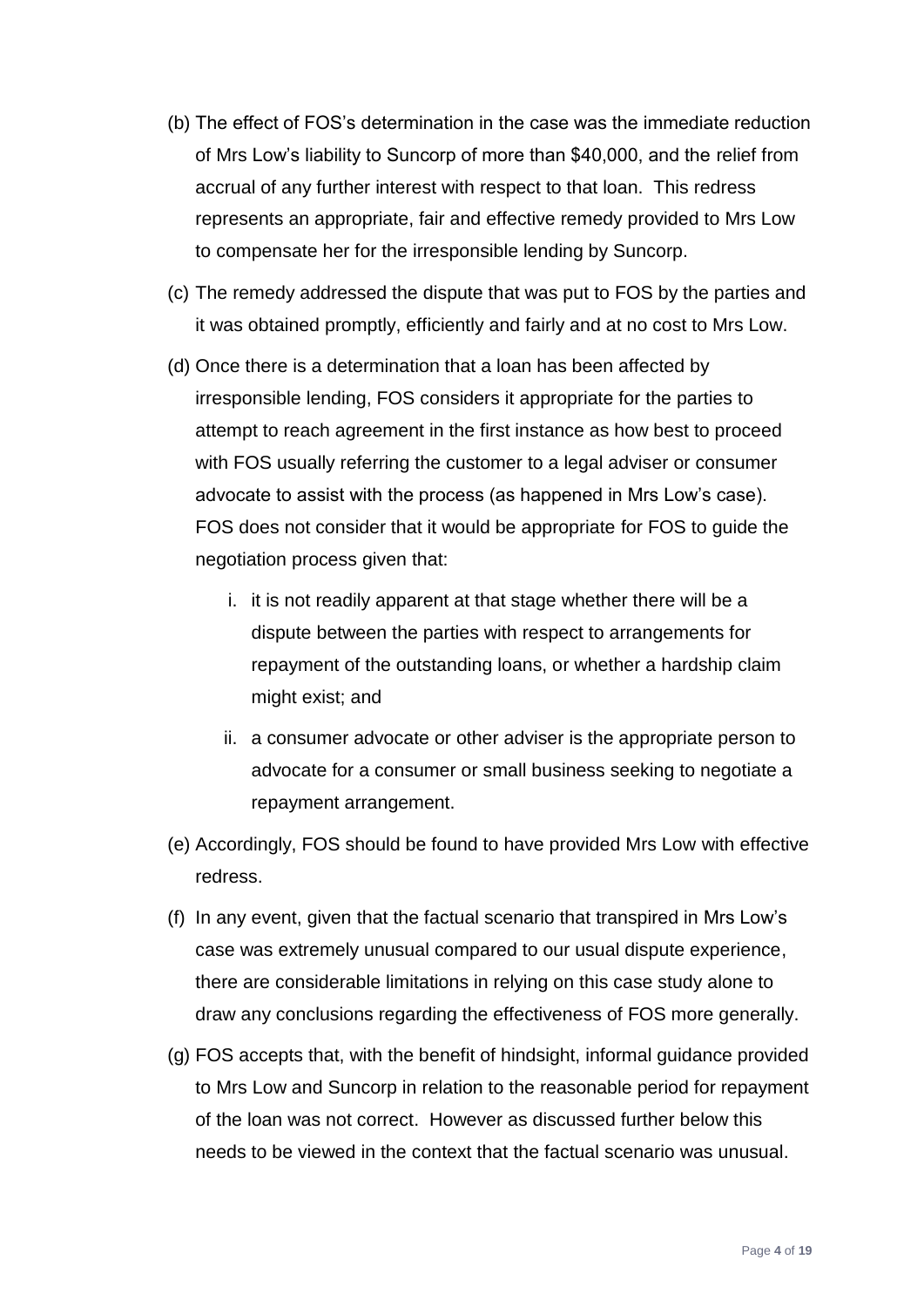- (h) Where a determination finds irresponsible lending and the relevant loan is not in default, the financial services provider (**FSP**) should not require the loan to be repaid in a shorter period of time than the loan term.
- (i) Given the unusual nature of Mrs Low's case, it is difficult to draw general observations regarding how FOS's processes could be improved and whether AFCA should adopt different processes in the future. Having said that, FOS welcomes feedback concerning steps that it can take to improve its processes. In particular, FOS will review its processes and practices to ensure that it makes clear that moneys repaid ought to be applied towards reduction of loans that were responsibly lent (i.e. interest bearing loans) before loans that were irresponsibly lent (i.e. interest free loans).

# <span id="page-4-0"></span>**Redress in the Low Dispute**

#### **Question 1**

*Does the evidence support findings that FOS did not function as an effective mechanism for redress in this case, and that neither the recommendation nor the determination made clear that Jennifer Low could repay the debt under the loan in accordance with her obligations under the loan contract and in priority to the other loans. Further, FOS then told the parties what it considered to be a reasonable period for repayment of the loan, despite Mrs Low's offer to make repayments at the same rate or a higher rate than the existing repayment schedule.*

## *FOS functioned as an effective mechanism for redress in Mrs Low's case*

- 3. The evidence before the Commission does not support findings that FOS did not function as an effective mechanism for redress in this case when the outcome is considered in all of the circumstances.
- 4. The Low Complaint was unusual.<sup>2</sup> Unlike most cases that come before FOS, the Low Complaint resulted in an outcome where the customer was able to repay all of her interest bearing loans, leaving only the interest free loan remaining.<sup>3</sup>
- 5. The ultimate and primary redress afforded to Mrs Low was an effective and appropriate remedy. Neither Counsel Assisting the Commission, nor any

1 <sup>2</sup> T:2551.38.

<sup>3</sup> T:2551.39.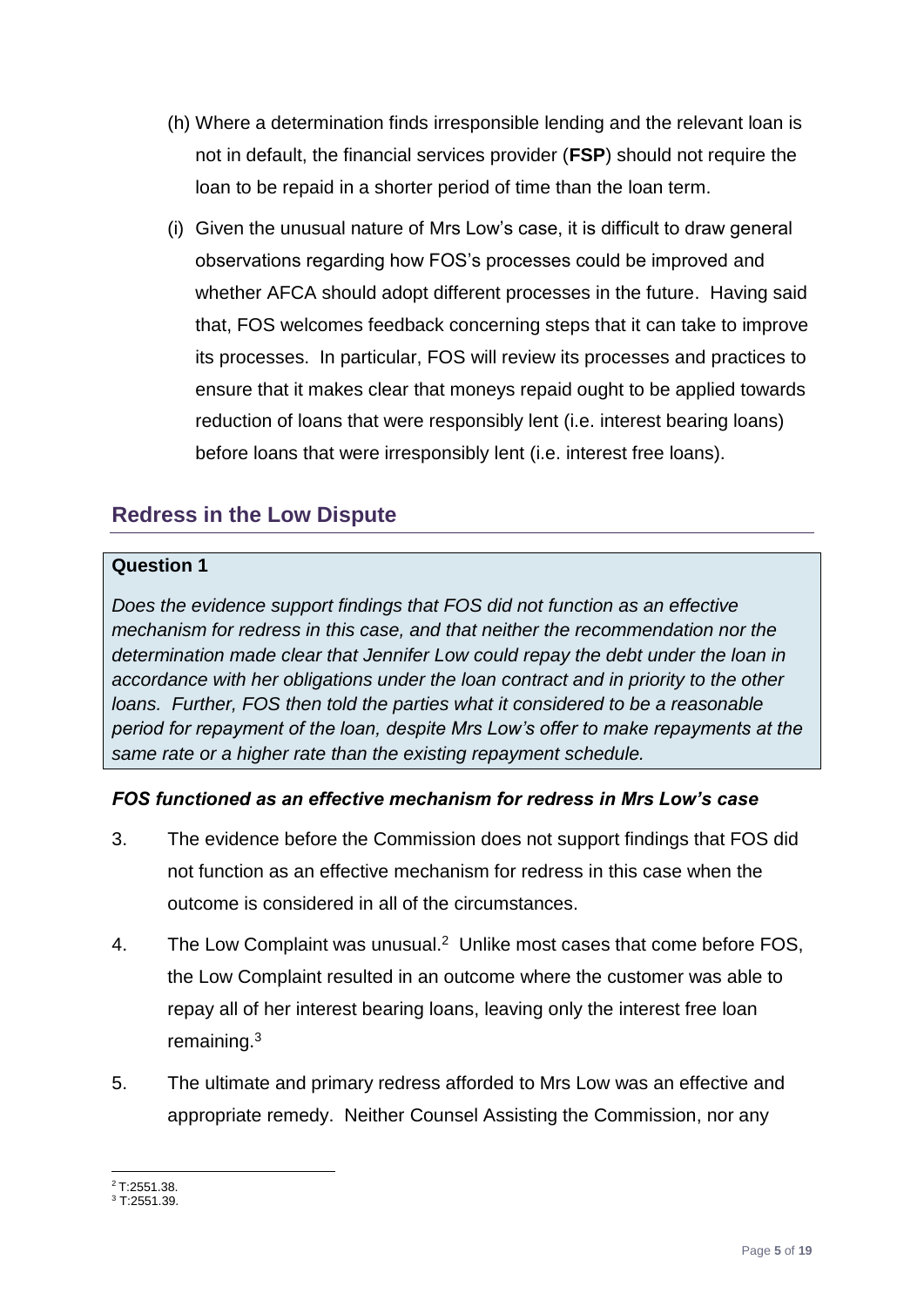other party argues otherwise. The remedy provided Mrs Low with significant relief and a strong starting position from which to negotiate a conclusion with Suncorp. The relevant FOS determination was about whether Suncorp acted irresponsibly when it approved the relevant loans or acted unconscionably when it provided those loans. $4$  FOS determined those issues. In the absence of FOS, Mrs Low would not have had access to an external redress mechanism other than costly Court proceedings.<sup>5</sup> At the time of the determination, FOS had not been requested to determine how Mrs Low could repay the debt. The scope of the dispute was confirmed with the parties. $6$ 

- 6. Due to the unusual nature of the Low Complaint, there are also considerable limitations in relying on this case study to draw any conclusions regarding the effectiveness of FOS generally.
- 7. Before turning to the specific facts of the Low Complaint, it is useful to provide some general background in relation to FOS and its handling of complaints, and in particular its handling of small business irresponsible lending complaints, in order to contextualise the way in which the Low Complaint proceeded.

## <span id="page-5-0"></span>**General information about FOS**

- 8. FOS is an ASIC-approved external dispute resolution (**EDR**) scheme that handles disputes across the financial sector between consumers and FSPs. FOS provides a substantial service to the general community by offering a free-of-charge forum to consumers to resolve disputes between them and FSPs.<sup>7</sup> FSPs are required to be members of an EDR scheme such as FOS. $8$
- 9. FOS seeks to offer a fair, independent and accessible dispute resolution service for consumers who may otherwise be unable to resolve disputes with FSPs. The cost of the dispute resolution service is met by FSPs.

<u>.</u>

<sup>4</sup> Exhibit 3.85, Witness Statement of Philip Field Part B dated 18 May 2018 [11-12], Exhibit FOS-21 [FOS.0028.0001.3074] at 3075.

 $\frac{5}{1}$  T:2000.6-21.

<sup>6</sup> Exhibit 3.85, Witness Statement of Philip Field Part B dated 18 May 2018 [13(d)], Exhibits FOS-23 [FOS.0028.0001.0599] and FOS-24 [FOS.0028.0001.0587].

<sup>7</sup> Exhibit 3.84, Witness Statement of Philip Field Part A dated 18 May 2018, Exhibit FOS-4 [FOS.006.0001.9084 at 9087].

<sup>8</sup> *Corporations Act 2001* s 912A.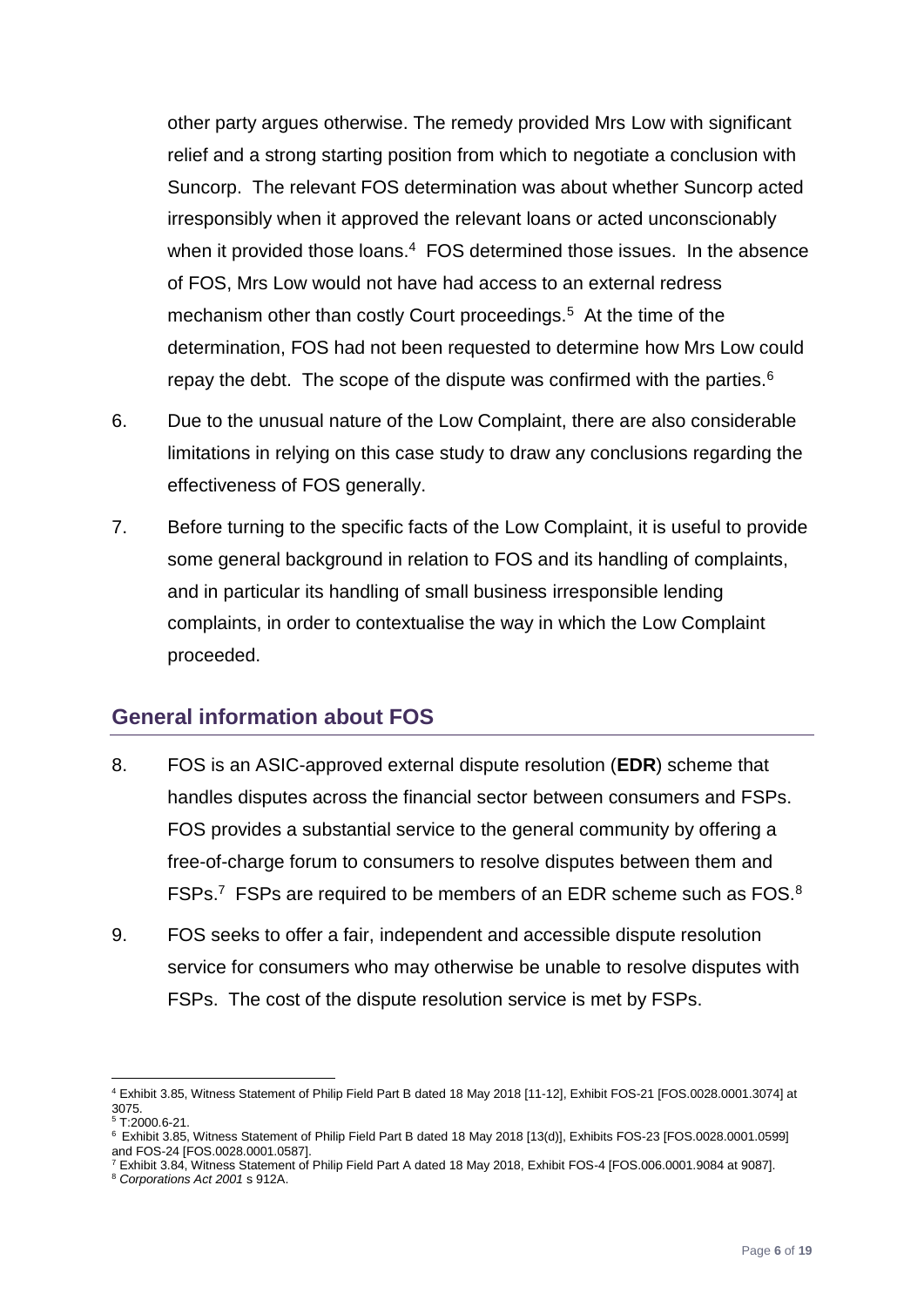- 10. FOS operates pursuant to Terms of Reference (**TOR**), which have the effect of a tripartite contract between FOS and each of the parties to the dispute.<sup>9</sup>
- 11. Pursuant to its TOR, in dealing with disputes FOS must:
	- (a) do what in its opinion is appropriate with a view to resolving disputes in a cooperative, efficient, timely and fair manner;
	- (b) proceed with the minimum formality and technicality; and
	- (c) be as transparent as possible, whilst also acting in accordance with its confidentiality and privacy obligations.<sup>10</sup>
- 12. In the resolution of disputes FOS is required to do what in its opinion is fair in all the circumstances, having regard to legal principles, industry codes or guidance, good industry practice, and relevant FOS decisions.<sup>11</sup>
- 13. FOS is approved by ASIC under the *Corporations Regulations 2001* (Cth) to be an EDR scheme for FSPs under ASIC's Regulatory Guide 139 (**RG 139**).<sup>12</sup> When considering whether to approve an EDR scheme, ASIC must take into account a range of factors, including the effectiveness of the dispute resolution scheme.<sup>13</sup> The assessment of effectiveness is determined as follows.<sup>14</sup>

*Effectiveness The scheme is effective by having appropriate and comprehensive terms of reference and periodic independent reviews of its performance.*

- 14. FOS's services are utilised by a range of consumers either directly or through consumer advocates. FOS's services have been described in evidence before this Commission in positive terms by:
	- (a) consumer advocates, including that FOS provides a professional and efficient way in which to resolve disputes in a manner that is fair and reasonable for consumers;<sup>15</sup> and

1

<sup>9</sup> *Mickovski v Financial Ombudsman Service Ltd* (2012) 36 VR 456.

<sup>10</sup> FOS Terms of Reference, Exhibit 3.84, Witness Statement of Philip Field Part A dated 18 May 2018, Exhibit FOS-2, [FOS.0033.0001.0002] at 0005.

 $1$  T:2541.1.

<sup>12</sup> Exhibit 3.84, Witness Statement of Philip Field Part A dated 18 May 2018, Exhibit FOS-4 [FOS.006.0001.9084 at 9087].

<sup>13</sup> ASIC Regulatory Guide 139, RG 139.23-139.24.

<sup>14</sup> ASIC Regulatory Guide 139, RG 139.23-139.24 and Appendix.

<sup>15</sup> T:2054.42.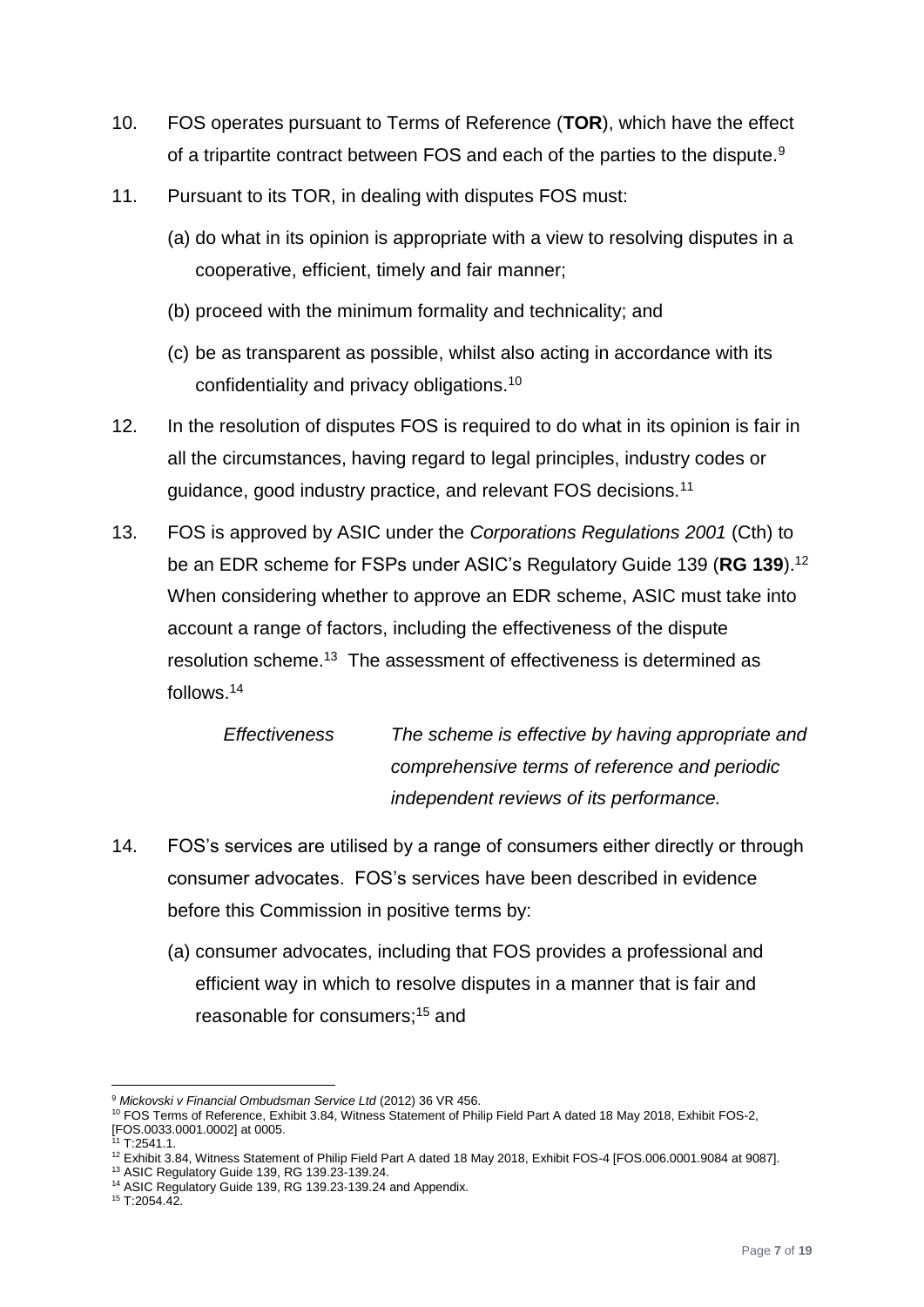(b) consumers, including as follows:

*"How did you find dealing with FOS?---FOS – they're a really good organisation. They were very helpful. Nothing was too much work for them or too hard for them to do. They listened to everything. And, you know, helpful in actually making the claim to start with, giving directions and things like that. And every time I had to ring somebody, they were – they were wonderful. Wonderful people."* <sup>16</sup>

- 15. In the year ending 30 June 2017, FOS received 39,479 disputes. 22,475 disputes were accepted by FOS during that year. Accepted disputes are those which the FSP and consumers fail to resolve after being referred by FOS to the FSP for internal dispute resolution. They then progress to case management at FOS. In the year ending 30 June 2017, 39,481 disputes were closed. The majority of these (23,625 disputes or 60%) were resolved by agreement of the parties. 3,135 disputes or 8% were resolved by a preliminary view or assessment.<sup>17</sup> 2,787 disputes, or 7%, were resolved by a decision of the Ombudsman.<sup>18</sup>
- 16. From 1 November 2018, the Australian Financial Complaints Authority (**AFCA**) will provide a new EDR scheme to deal with complaints from consumers in the financial system. AFCA will replace the three existing EDR schemes, being FOS, the Credit and Investments Ombudsman and Superannuation Complaints Tribunal, so that consumers have access to a single EDR scheme. AFCA will effectively provide a "one-stop-shop" for all consumer complaints with respect to the financial system.<sup>19</sup>

## <span id="page-7-0"></span>**Small business irresponsible lending complaints**

17. Where a business asserts that a lender should not have provided a loan because the business never had the ability to repay the loan, FOS's general approach is as set out in the FOS Approach Responsible Lending Series.

<sup>1</sup> <sup>16</sup> T:2186.14-18.

<sup>&</sup>lt;sup>17</sup> Exhibit 3.84, Witness Statement of Philip Field Part A dated 18 May 2018 [10].

<sup>&</sup>lt;sup>18</sup> The remainder are disputes that were not within FOS's jurisdiction or which were discontinued by the applicant.

<sup>&</sup>lt;sup>19</sup> Exhibit 3.84, Witness Statement of Philip Field Part A dated 18 May 2018 [11].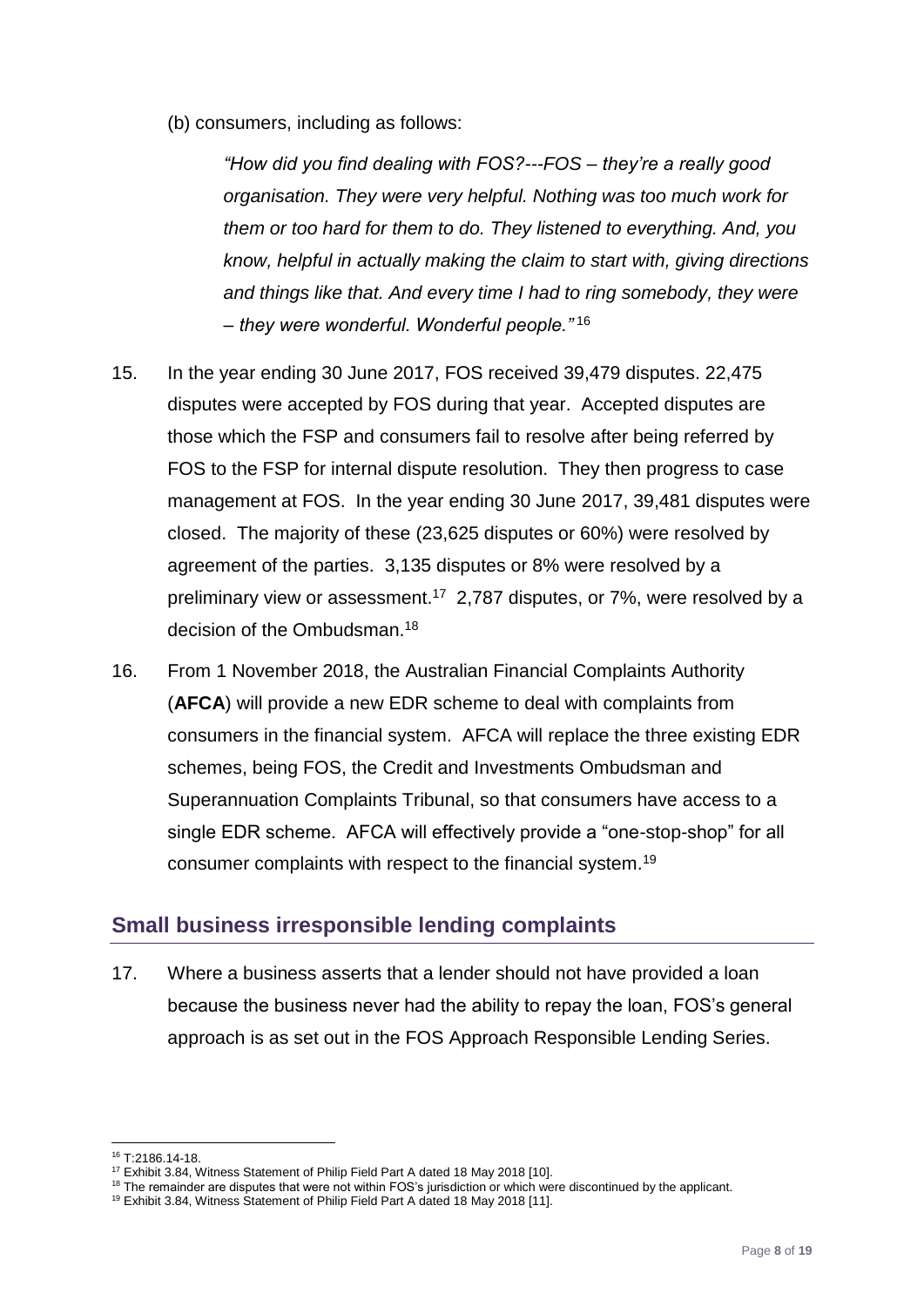- 18. In accordance with FOS's approach, FOS undertakes its own calculation of the affordability for the small business of the loan as at the time of lending utilising the information held by the lender at the time of the loan decision as adjusted in light of any red flags (FOS refers to this calculation as a retrospective serviceability calculation).
- 19. If the retrospective serviceability calculation leads to a conclusion that the loan was not affordable at the time of lending, FOS's aim is to restore the parties to the position that they would have been in but for the loan, to the extent that this is practical and fair in the circumstances.<sup>20</sup>
- 20. FOS's approach to calculating loss is set out in its published FOS Approach document, entitled "How we work out a consumer's loss." That document states as follows:<sup>21</sup>

*The FSP is liable for the credit risk of its lending decision. Generally it is not liable for the consumer's investment risk in how the consumer uses the loan funds. Therefore, if the consumer used the loan funds for investments such as shares or for their business, usually the consumer will have to repay at least the principal amount the FSP lent to them, even if the value of the investment has gone down. In those cases the consumer's loss is usually only the interest and fees they paid to the FSP.*

*If we decide that an FSP has not lent responsibly we will consider what amount of the loan the consumer is liable to repay. Consumers who believe their FSP did not make a responsible decision to lend to them often say their debt should be written off, which means that they would not have to repay the loan. However, we do not take that approach.*

21. Accordingly, FOS's approach is to determine the liability of the parties, thereby resolving the dispute that has been brought before FOS. FOS then allows the parties to agree repayment arrangements. If a small business has a loan that is in arrears that is affected by irresponsible lending, FOS expects the lender to try and help the small business borrower with its financial

<sup>1</sup> <sup>20</sup> T:2544.45.

<sup>21</sup> Exhibit 3.86 FOS Responsible Lending Series, How We Assess Customer Loss [FOS.0006.0002.0407], at 0408 to 0410.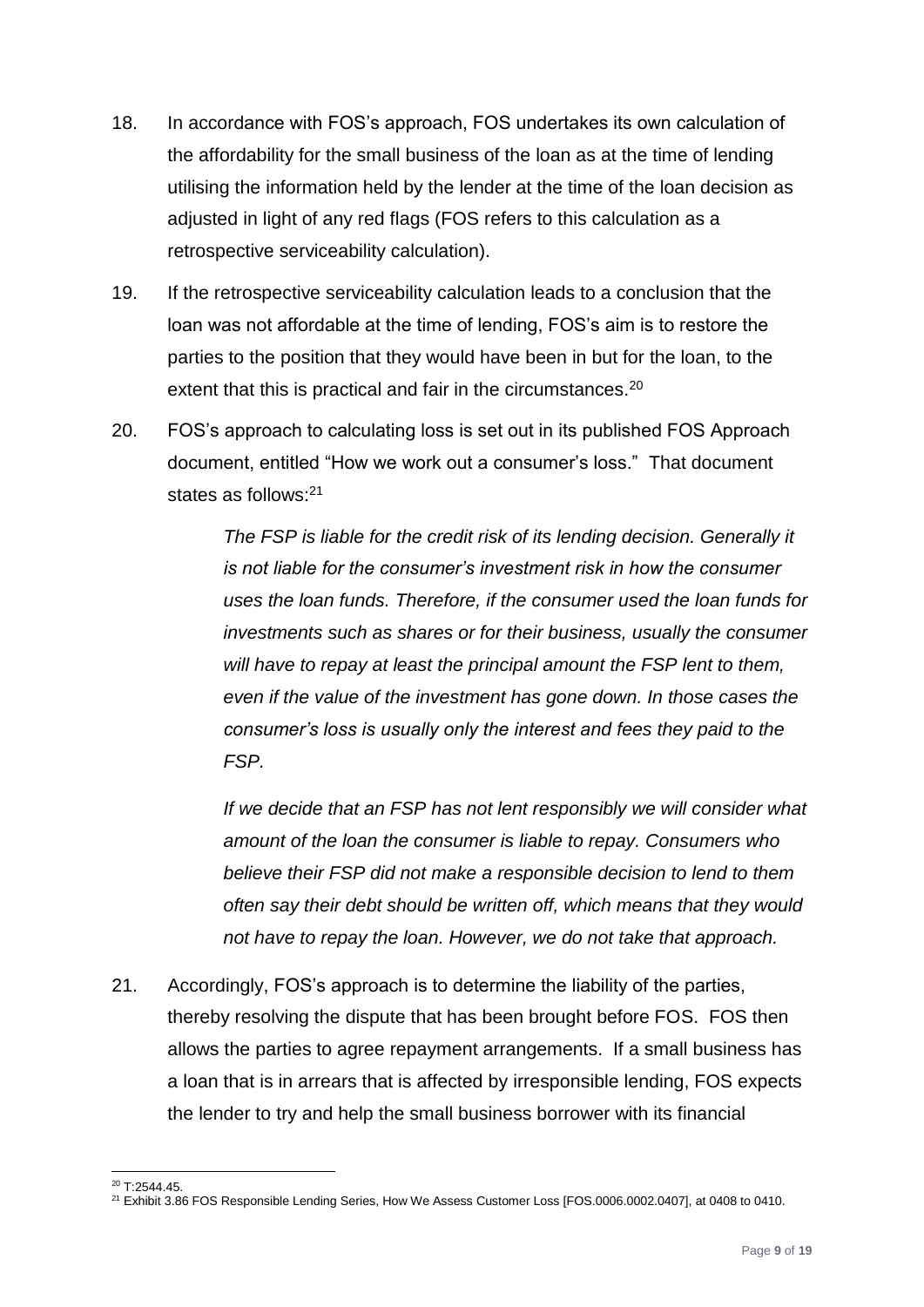difficulty by endeavouring to reach an agreed repayment arrangement. Typically, FOS will direct that this should occur within 30 days. Most banks have an obligation under the Code of Banking Practice to work with their customer to help overcome any financial difficulty. 22 The Code of Banking Practice specifically contemplates that this could lead to a repayment plan.<sup>23</sup> For lenders that are not subscribers to an industry code that creates an obligation to assist customers in financial difficulty, FOS considers that this is nevertheless necessary in order to meet good industry practice.

- 22. This approach permits the small business in its negotiations with its lender to pursue its priorities which might include prioritising some assets for sale over others, whether this is for taxation or other reasons. It enables the small business and the lender to consider what repayment timeframe is realistic in the circumstances including the timeframe required to obtain full value for sold assets. These negotiations occur in the context of the ongoing bankercustomer relationship that exists between the parties and provides them with an opportunity in the first instance to resolve matters to their mutual satisfaction.<sup>24</sup>
- 23. If, however, the small business and the lender are not able to agree a mutually acceptable repayment arrangement or if an arrangement is reached but subsequently fails, the small business is able to complain to FOS by bringing a financial difficulty dispute.<sup>25</sup> This will be treated by FOS as a fresh complaint that FOS will try and resolve through its financial difficulty processes.

## <span id="page-9-0"></span>**The Low Complaint**

24. The Low Complaint concerned various loans obtained through a broker by Mrs Low and her late husband from Suncorp in 2013 and 2014 (**Loans**). The Loans had been obtained in order to refinance existing debts and provide additional credit for business purposes. The Loans included:<sup>26</sup>

<sup>&</sup>lt;u>.</u> <sup>22</sup> T2547.16-18.

<sup>23</sup> Clause 28.2.

 $24$  T:2548.43 - 2549.2.

 $25$  T:2549.16.

<sup>&</sup>lt;sup>26</sup> Exhibit 3.85, Witness Statement of Philip Field Part B dated 18 May 2018 [6].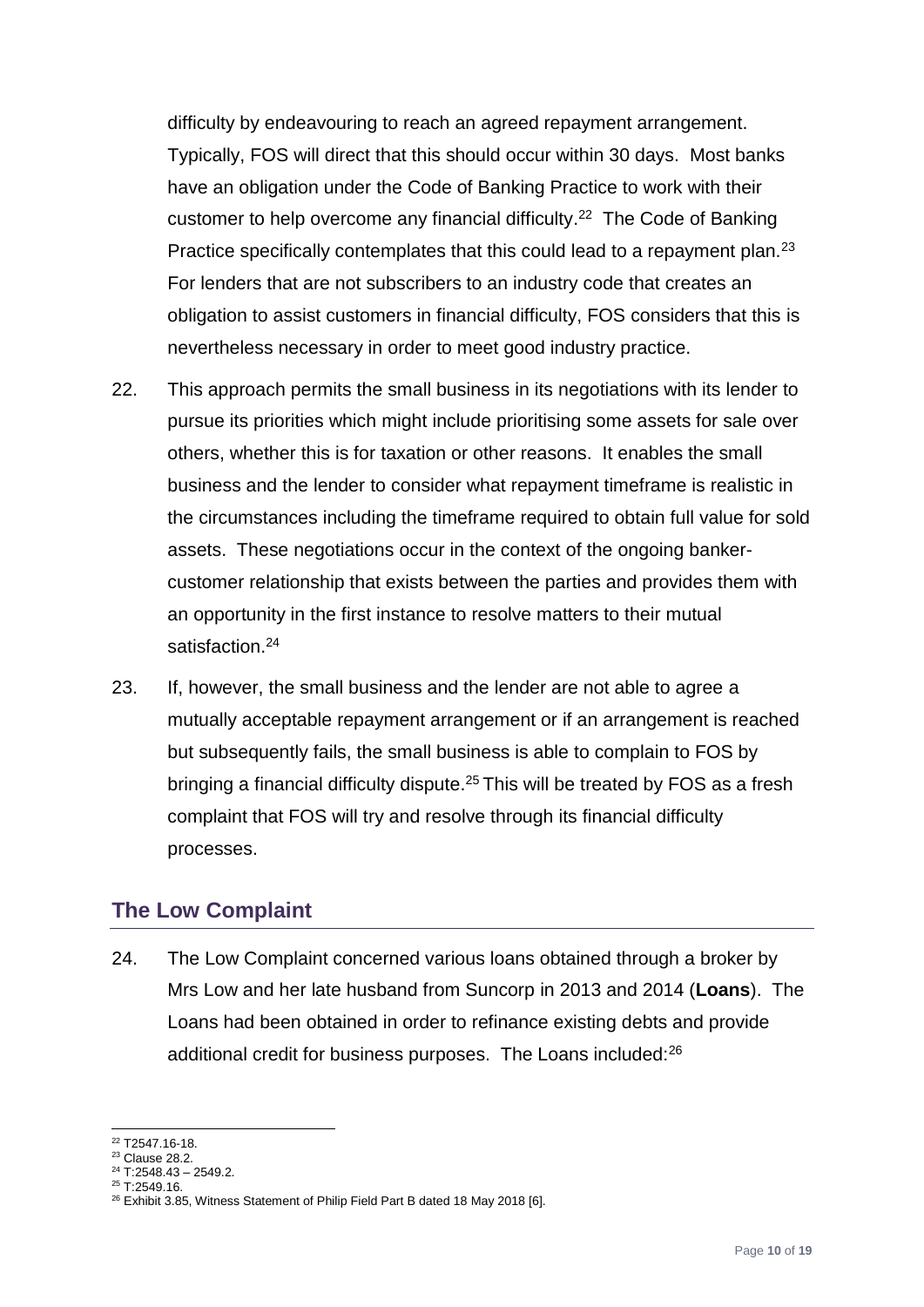- (a) four facilities obtained in 2013 (**2013 Loans**); and
- (b) a further facility obtained in 2014 (**Business Loan B**).
- 25. On 23 February 2017, FOS issued a determination with respect to the Low Complaint (**Low Determination**).<sup>27</sup> The Low Determination concluded, amongst other things, that Suncorp had acted irresponsibly when it approved Business Loan B. The Low Determination also concluded that Suncorp had not acted irresponsibly in approving the 2013 Loans and that Mrs Low remained liable with respect to the 2013 Loans.<sup>28</sup>
- 26. Consistent with FOS's usual approach to remedying loss, FOS determined that due to Suncorp's conduct in irresponsibly making Business Loan B, Suncorp must:
	- (a) reduce Business Loan B by the amount of \$40,066.71 (the sum of the interest and fees that had already been paid by the small business); and
	- (b) cease charging any further interest and fees accrued on Business Loan B.<sup>29</sup>
- 27. The effect of FOS's determination was that the total amount outstanding on Business Loan B:
	- (a) was reduced by more than \$40,000; and
	- (b) interest was no longer payable (and ceased accruing) with respect to Business Loan B.<sup>30</sup>

<sup>1</sup>  $^{27}$  Exhibit 3.85, Witness Statement of Philip Field Part B dated 18 May 2018, Exhibit FOS-21 [FOS.0028.0001.3074].

<sup>28</sup> IBID.

<sup>&</sup>lt;sup>29</sup> Exhibit 3.85, Witness Statement of Philip Field Part B dated 18 May 2018 [11-12].

<sup>30</sup> T:2547.11.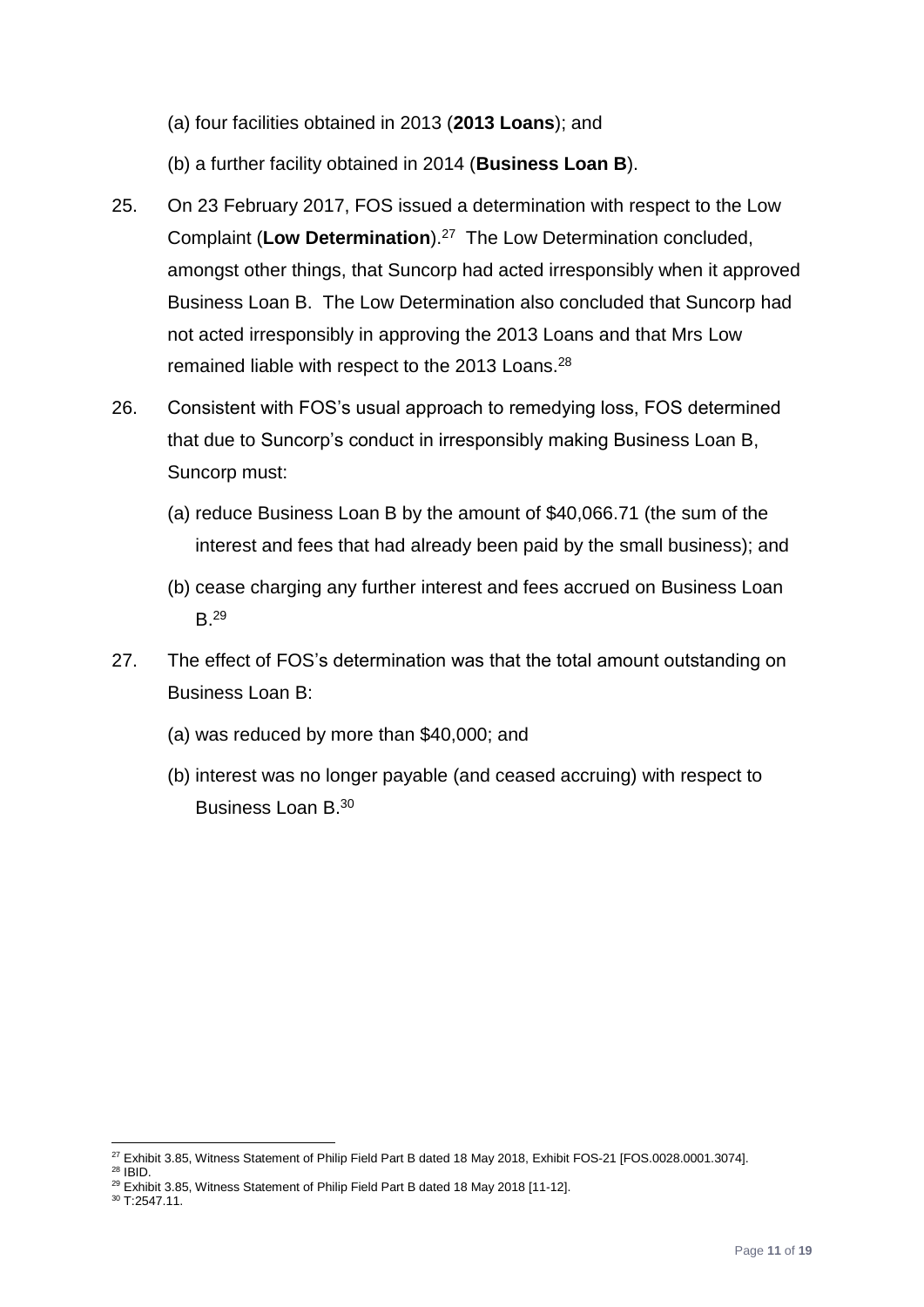28. This redress represents an appropriate, fair and effective remedy provided to Mrs Low to compensate her for the irresponsible lending by Suncorp. The remedy was obtained promptly,<sup>31</sup> efficiently and fairly and at no cost to Mrs Low and was responsive to the scope of the dispute agreed to by the parties. Accordingly, FOS should be found to have provided Mrs Low with effective redress.

# <span id="page-11-0"></span>**Terms of repayment**

29. The Low Determination included the following direction (**Direction**).<sup>32</sup>

*Having regard to FOS's expectations of the parties set out in section 3.4 of the Recommendation, the Applicant should provide the FSP with a proposal for repayment of the 2013 Loans and the Revised Debt. This proposal may be to pay the debts by sale of the security property, refinance, or a reasonable payment arrangement accompanied by a Statement of Financial Position and supporting documents. The FSP is to work with the Applicant to attempt to agree on a reasonable arrangement to repay the debts.*

*If the parties are unable to reach an agreement for repayment of the debts within 30 days of the Applicant's proposal, or if no proposal is provided, the FSP may be entitled to commence recovery action with respect to the debts once the FOS dispute is closed. This may include taking possession of and selling the Home and Investment Property.*

- 30. The Direction is a relatively standard direction given by FOS in determinations of this nature.<sup>33</sup>
- 31. The intention of the Direction was to encourage the parties to come to a mutually acceptable arrangement to repay the loans as reduced by the determination. This provided Mrs Low with the opportunity to explore the possibilities of full or partial re-finance, sale of assets and repayment

 $\overline{a}$ <sup>31</sup> The Low Complaint was commenced on 16 May 2016 and the Low Determination was issued on 23 February 2017; Exhibit 3.85, Witness Statement of Philip Field Part B dated 18 May 2018 [8], [13(a)].

<sup>32</sup> Exhibit 3.85, Witness Statement of Philip Field Part B dated 18 May 2018 [11-12], Exhibit FOS-21 [FOS.0028.0001.3074] at 3076-3077.

 $33$  T:2549.46.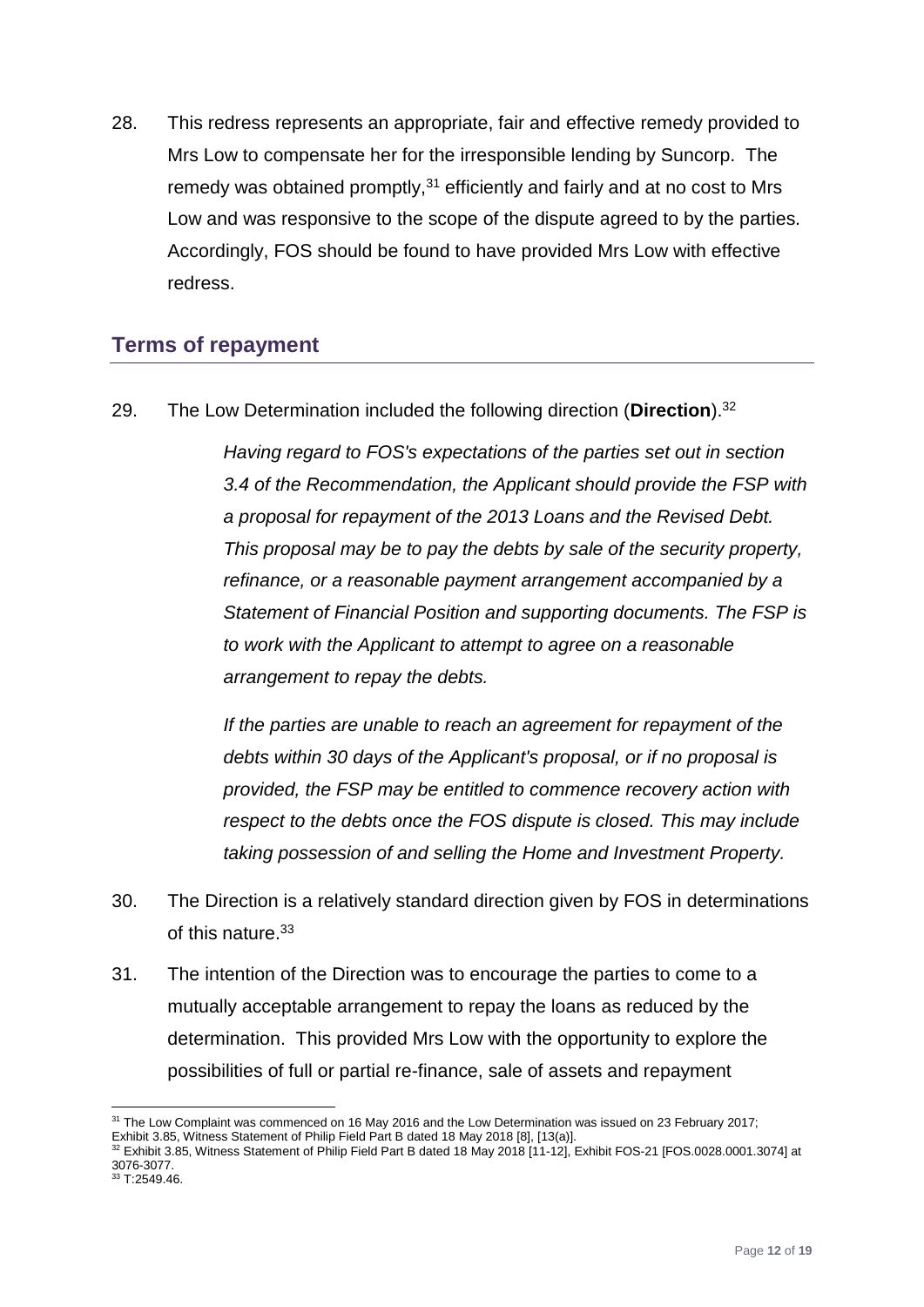arrangement. As a signatory to the Code of Banking Practice, Suncorp had an obligation to work with Mrs Low to help overcome any financial difficulty and to achieve an appropriate outcome.<sup>34</sup>

- 32. FOS separately suggested to Mrs Low that she contact the Consumer Action Law Centre for assistance through this process, $35$  which she in fact did. $36$
- 33. FOS's approach to loan repayment in the Low Complaint was consistent with its usual approach whereby FOS determined the liability of the parties and resolved the dispute that had been brought before it. The determination of that dispute does not otherwise alter the existence or nature of the bankercustomer relationship that exists between the parties. It is also not readily apparent at that stage whether there will be a dispute between the parties with respect to arrangements for repayment of the outstanding loans, or whether a hardship claim might exist. FOS therefore considers it appropriate for the parties to attempt to reach agreement in the first instance as to how best to proceed, without FOS providing additional guidance. 37
- 34. Due to FOS's independent role, in its view, a consumer advocate or other appropriate adviser is the appropriate person to advocate for a consumer or small business seeking to negotiate a repayment arrangement. In the Low Complaint, Mrs Low had assets available to her other than the family home which could have been used to repay the outstanding loans.<sup>38</sup> It was appropriate to allow Mrs Low the opportunity to consider her options including prioritising the sale of some assets over others for taxation or other reasons (in consultation with relevant advisers) and then seek to negotiate with Suncorp to reach agreement on an acceptable outcome.
- 35. If the parties are unable to reach agreement, or if an arrangement is reached but subsequently fails, then it is open for the parties to come back to FOS to seek further assistance.<sup>39</sup>

<sup>1</sup> <sup>34</sup> T:2549.7.

<sup>35</sup> Exhibit 3.85, Witness Statement of Philip Field Part B dated 18 May 2018, Exhibit FOS-18 [FOS.0028.0001.3435 at 3483].

<sup>36</sup> T:2486.24.  $37$  T:2548.43 – 2549.2.

<sup>38</sup> Exhibit 3.73, Witness Statement of Rein Peter Low dated 23 May 2018, Exhibit RL-1 [SUN.0603.0002.1923].

<sup>39</sup> T:2549.16.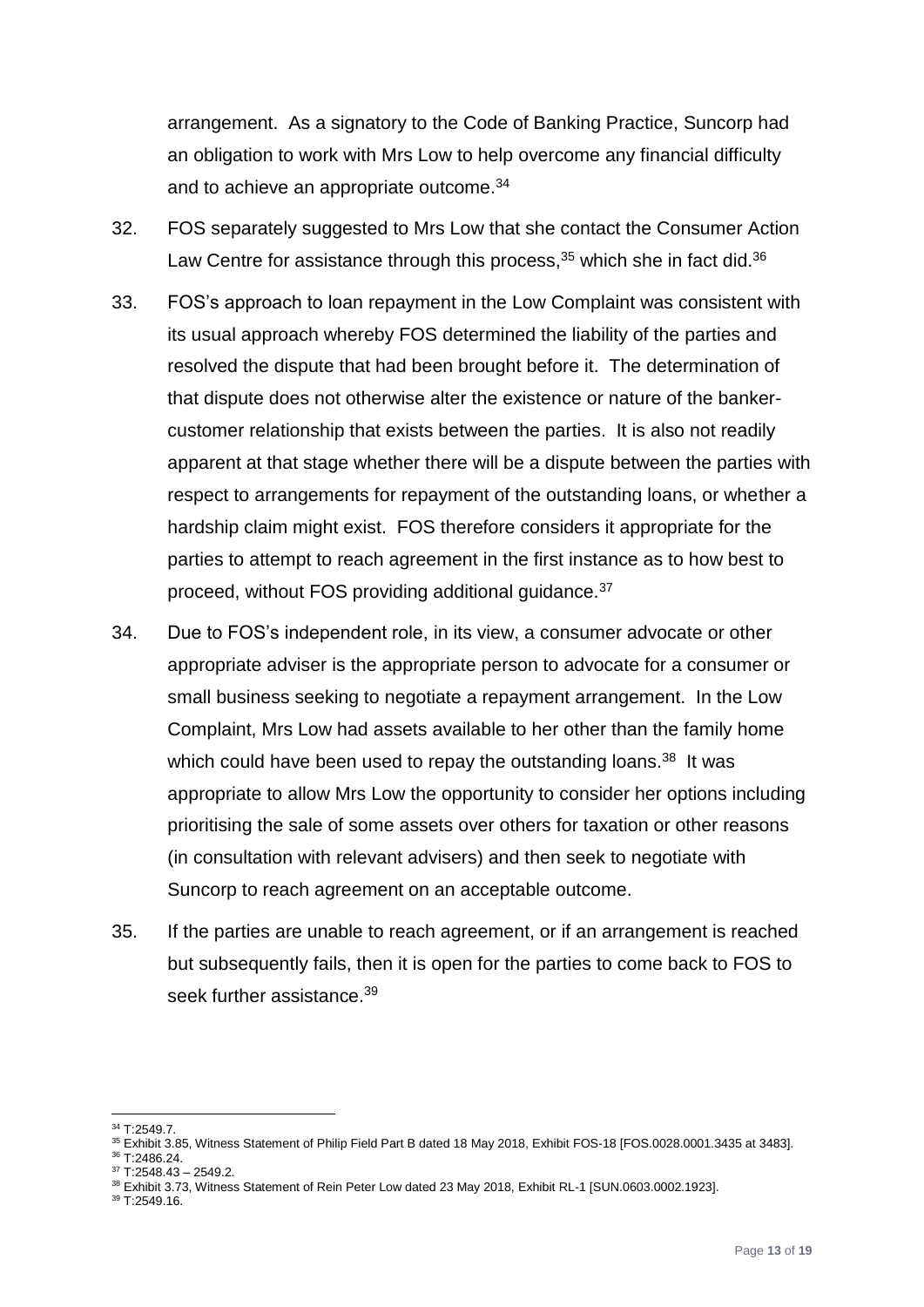36. FOS considers this approach to be the most appropriate way for the parties to reach agreement, at least in the first instance, in disputes of this type.

## <span id="page-13-0"></span>**Order of repayment**

- <span id="page-13-1"></span>37. Senior Counsel Assisting submitted that the evidence before the Commission supported a finding "that neither the recommendation nor the determination made clear that Jennifer Low could repay the debt under the loan in accordance with her obligations under the loan contract and in priority to the other loans."<sup>40</sup>
- 38. As outlined above, in a dispute of this type, FOS does not typically provide guidance in a determination as to how repayment should be effected, or the order of repayment, of any outstanding loans.
- 39. While the proposition in paragraph [37](#page-13-1) is factually correct, FOS submits that providing guidance in a determination with respect to repayment arrangements was not necessarily appropriate in this case given that Mrs Low had assets available to her other than the family home which could have been used to repay the outstanding loans<sup>41</sup> such that it was appropriate for Mrs Low to consider her options with her advisors to determine how to proceed.
- 40. The outcome suggested by Senior Counsel Assisting would not, in any event, have been favourable to Mrs Low. In particular, by reason of the determination, interest had ceased to accrue on Business Loan B. On the other hand, interest continued to accrue on the 2013 Loans, and would continue to do so until the 2013 Loans were repaid.
- 41. In those circumstances, it would not have been in the interests of Mrs Low to repay Business Loan B in priority to the 2013 Loans. Rather, the best outcome for Mrs Low would have been to repay the 2013 Loans as soon as possible (which is what she did), and for Business Loan B to be repaid in accordance with its terms after the reductions awarded in the Low Determination.

<sup>1</sup> <sup>40</sup> T:3042.46-3043.02.

<sup>41</sup> Exhibit 3.73, Witness Statement of Rein Peter Low dated 23 May 2018, Exhibit RL-1 [SUN.0603.0002.1923].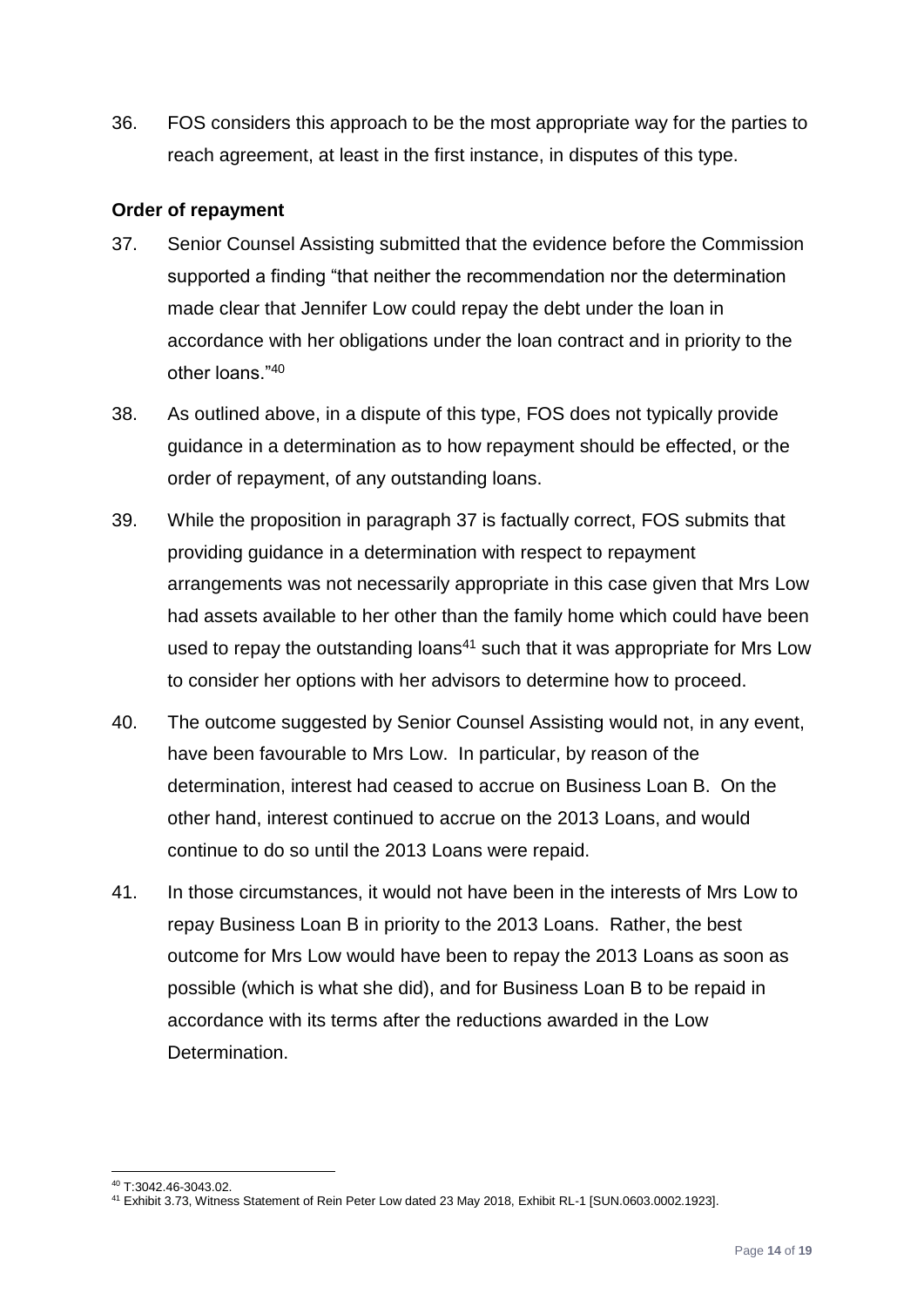- 42. The order of repayment of loans that occurred in Mrs Low's case was consistent with FOS's usual position that, in circumstances where there are multiple loans, not all of which have been irresponsibly lent, the lender must allow payments by the debtor to be made against the interest-bearing loans before the loans affected by irresponsible lending. In the case of credit card debt (some of which was lent responsibly and some of which was not), FOS expects the lender to facilitate this outcome.
- 43. FOS considers this position to be appropriate when considering the burden that is otherwise placed on the consumer. Specifically, by reason that it is the interest-bearing loans which impose the greatest burden on the consumer, it is therefore most appropriate and fair for those loans to be reduced first.<sup>42</sup>

## <span id="page-14-0"></span>**Guidance by FOS as to repayment**

- 44. As noted above, the factual scenario in Low Complaint was extremely unusual. In the ordinary course of most complaints to FOS:
	- (a) the consumer will have few (if any) assets available (other than, perhaps, the family home);
	- (b) the loans will be in arrears or in default; and
	- (c) the consumer will take all steps available to them in order to retain the family home.
- 45. Contrary to the ordinary course, Mrs Low chose to sell the family home in order to use the proceeds to repay the 2013 Loans, leaving only Business Loan B outstanding.<sup>43</sup> Full repayment of the 2013 Loans was effected following settlement of the sale of the family home.<sup>44</sup> Suncorp ultimately applied the surplus funds from the sale of the family home against Business Loan B.<sup>45</sup>
- 46. The effect of this was that Mrs Low's only obligation to Suncorp following the full repayment of the 2013 Loans was the balance of Business Loan B which, contrary to most cases seen by FOS, was not in default.<sup>46</sup>

 $\overline{a}$  $42$  T:2551.2.

<sup>43</sup> T:2478-2479 [Evidence of Rien Low].

<sup>44</sup> T:2488.6 [Evidence of Rien Low].

<sup>45</sup> T:2519.44 [Evidence of David Carter].

<sup>46</sup> T:2547.21.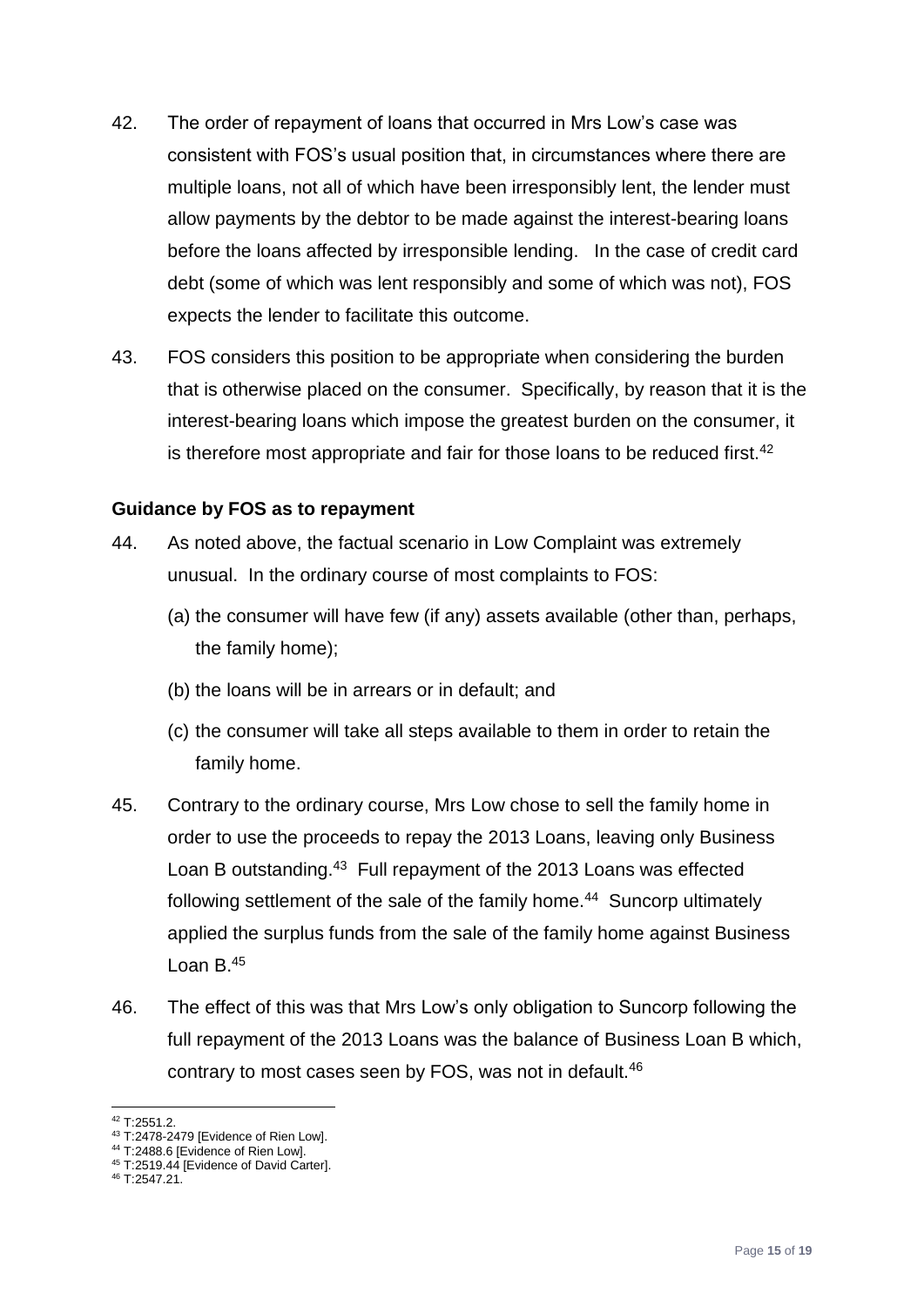- 47. From time-to-time, FSPs and consumers (and their advocates) contact FOS seeking informal guidance as to what would be an appropriate time within which to repay loans owed by consumers. $47$  In providing such informal guidance, FOS considers the circumstances of the relevant case, including matters such as:
	- (a) whether or not the consumer is in arrears; $48$
	- (b) the payments being proposed; $49$
	- (c) the consumer's ability to service the debt; and
	- (d) the age of the consumer.<sup>50</sup>
- 48. In the context of the Low Complaint, informal guidance was sought from and provided by Mr Field. Mr Field gave evidence to this Commission that, in providing that informal guidance, he did not specifically focus on the unusual nature of the Low Complaint, but instead gave informal guidance in the context of an ordinary FOS complaint.<sup>51</sup> That informal guidance, particularly having regard to Mrs Low's age, was that 12 to 18 months would be a reasonable period in which to repay Business Loan B, with 5 years being the outer limit.<sup>52</sup> Mr Field reasonably accepted in his evidence before the Commission that, with the benefit of hindsight, his informal guidance was not correct.<sup>53</sup>
- 49. The result of Mr Field's informal guidance has not, however, resulted in Mrs Low being required to repay the balance of Business Loan B within 12 to 18 months, nor even within 5 years. FOS recognises that negotiations between Suncorp and Mrs Low in relation to Business Loan B are continuing and acknowledges Mr Low's evidence that this process has been stressful.<sup>54</sup>

1

<sup>50</sup> T:2551.44. <sup>51</sup> T:2551-2552.

 $47$  T:2552.1.

<sup>48</sup> T:2549.25.

 $49$  IBID.

<sup>52</sup> T:2552.13.

<sup>53</sup> T:2552.26.

<sup>54</sup> T:2492.45 [Evidence of Rien Low].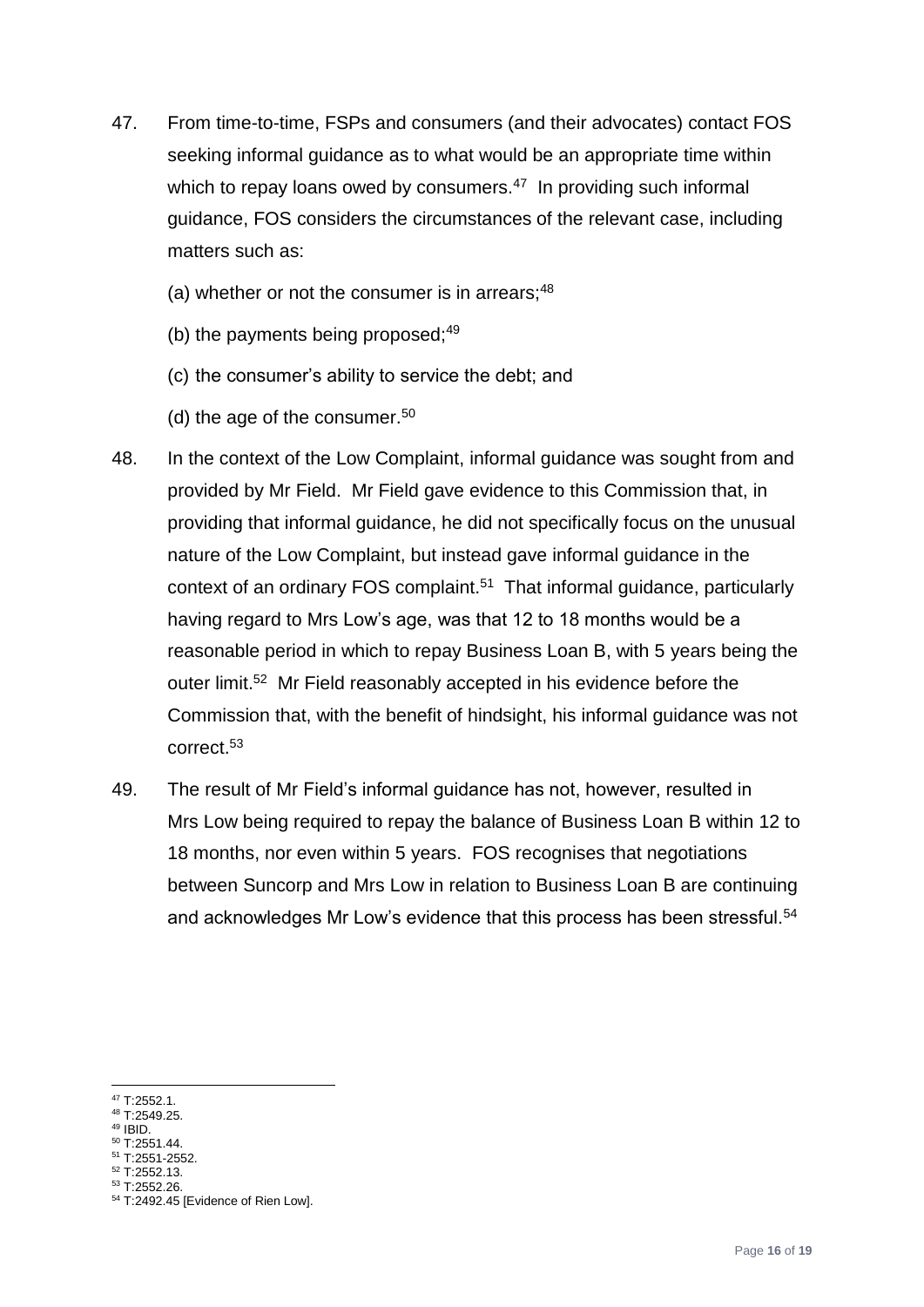## **Question 2**

*If a business loan is determined to have been affected by maladministration, should the financial services provider be permitted to require the loan to be repaid within a timeframe shorter than the remaining term of the loan in circumstances where the borrower is willing and able to meet the repayment schedule under the loan?* 

- 50. Where a determination varies a contract due to irresponsible lending and there is no default, the answer to the above question is no. The FSP should not require the loan to be repaid in a shorter period of time than the loan term.<sup>55</sup> This is the situation in the Low Complaint which, as previously indicated, is an unusual factual scenario.
- 51. Given that cases like the Low Complaint are extremely rare in our dispute experience, FOS does not have a settled position in relation to what is fair in all the circumstances regarding the remedy to be provided in the determination in such cases. If a similar situation were to arise in the future (that is, a loan with an extended term, that was affected by irresponsible lending, and that is not currently in default), FOS would seek submissions from the parties in accordance with FOS's procedural fairness obligations about what would be an appropriate remedy.

## <span id="page-16-0"></span>**Improving processes**

## **Question 3**

*Could FOS improve its processes for dealing with loans that are determined to have been affected by maladministration and, if so, how? Should the incoming body, AFCA, adopt a different process?*

52. Given the unusual nature of Mrs Low's case, it is difficult to draw general observations regarding how FOS's processes could be improved and whether AFCA should adopt different processes in the future. Having said that, FOS welcomes feedback concerning steps that it can take to improve its processes. FOS accepts that it did not make clear to Suncorp and Mrs Low

<sup>1</sup> <sup>55</sup> T:2549.29-42.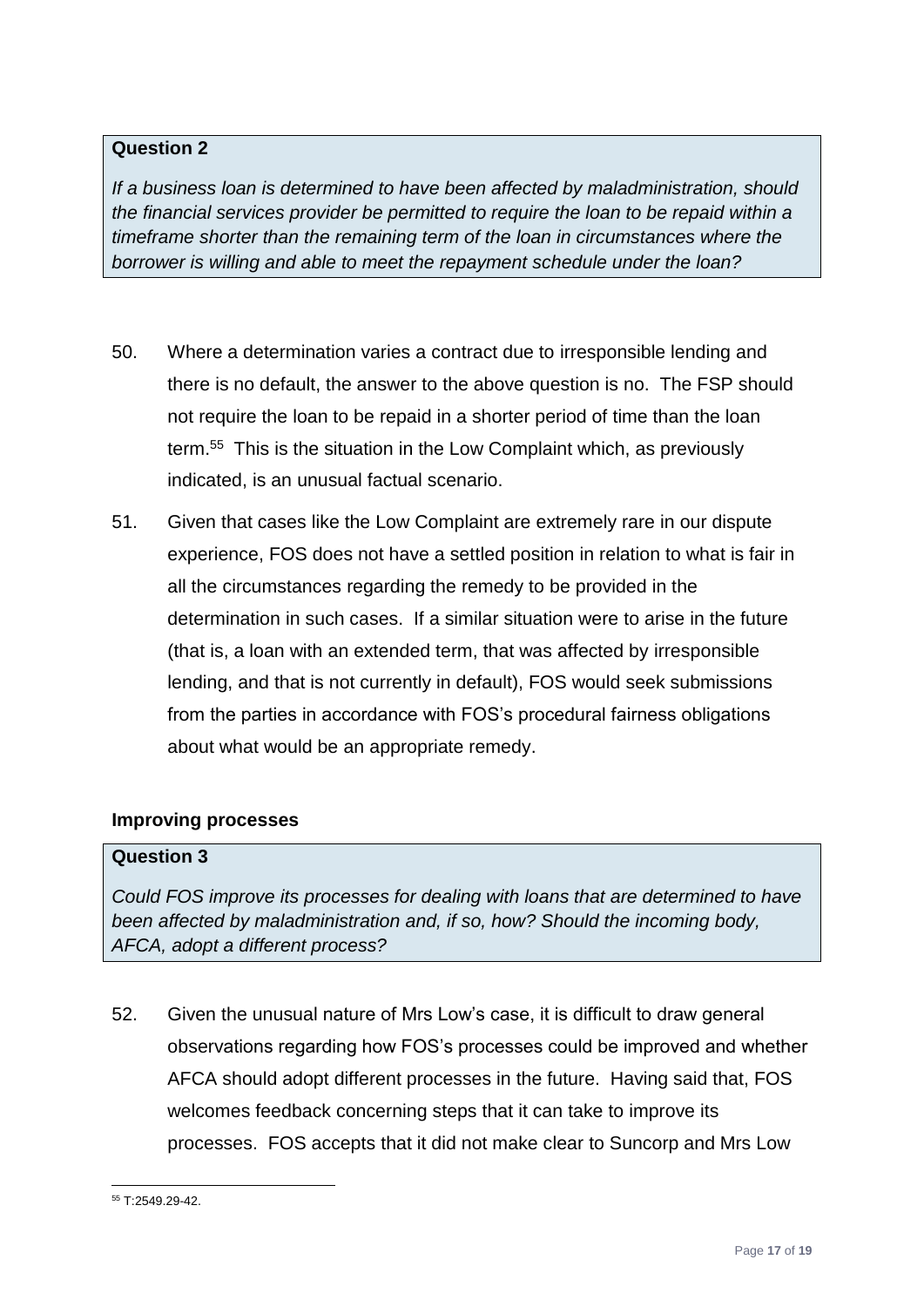that, in its opinion, any moneys repaid by Mrs Low ought to have been applied towards reduction of the loans that were responsibly lent (i.e. the interestbearing loans) before the loans that were irresponsibly lent (i.e. the interest free loans). FOS will review its processes to ensure we communicate the position more clearly in the future.

- 53. More generally, the Commission's public hearings have raised a number of issues that are pertinent to FOS and AFCA's future handling of these types of disputes. Whilst FOS considers that its current approach for dealing with small business loans that have been affected by irresponsible lending provides a good base position, FOS is committed to ensuring that its approach is appropriate and will review its practices. This is consistent with FOS's commitment to review and evolve its approach as new issues emerge and industry practice changes.
- 54. Public submissions to the Commission and the Commission's findings will also assist FOS and AFCA, when it is operational, with any review of its approach to responsible lending and small business loans.

# <span id="page-17-0"></span>**Conclusions**

- 55. In the circumstances, the evidence before the Commission does not support findings that either the handling or the outcome of the Low Complaint resulted in a failure by FOS to function as an effective mechanism for redress with respect to the Low Complaint.
- 56. On the contrary, FOS submits that the determination by FOS that Business Loan B had been made irresponsibly and that, consequently, Mrs Low was not required to pay to Suncorp any interest or fees associated with it was a significant remedy awarded in favour of Mrs Low. The effect of that determination was the immediate reduction of Mrs Low's liability to Suncorp of more than \$40,000, and the relief from accrual of any further interest with respect to that loan.
- 57. In measuring the "effectiveness" of EDR, regard must be had to the regulatory and contractual framework in which EDR operates. Specifically, that term is defined by RG 139, as having in place appropriate and comprehensive terms